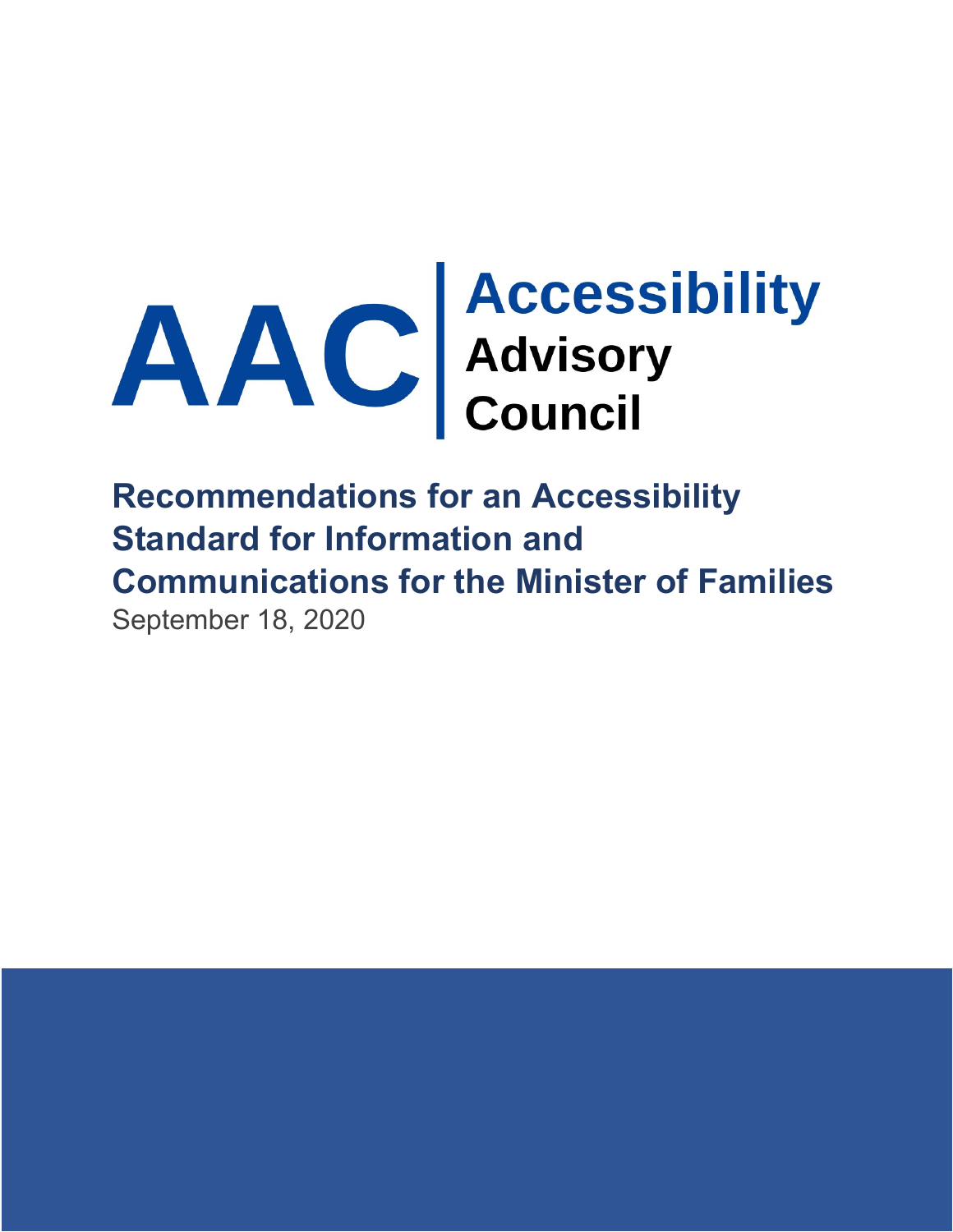## **Table of Contents**

| 1. |                                                                    |
|----|--------------------------------------------------------------------|
| 2. | Meaning and Value of Information and Communications3               |
| 3. |                                                                    |
| 4. |                                                                    |
| 5. | The Proposed Accessible Information and Communications Standard 7  |
|    |                                                                    |
|    |                                                                    |
|    |                                                                    |
|    | 4. Barrier-Free Access to Information and Communications 11        |
|    | 5. Emergency Procedures, Plans and/or Public Safety Information 12 |
|    | 6. Feedback Re: Accessible Information and Communications13        |
|    |                                                                    |
|    | 8. Accessible Formats and Communication Supports                   |
|    |                                                                    |
|    | 10. Documentation Re: Measures, Policies and Practices  18         |
|    | 11. Educational and Training Resources and Materials  18           |
|    |                                                                    |
|    | 13. Producers of Educational or Training Material20                |
|    | 14. Libraries of Educational and Training Institutions21           |
|    |                                                                    |

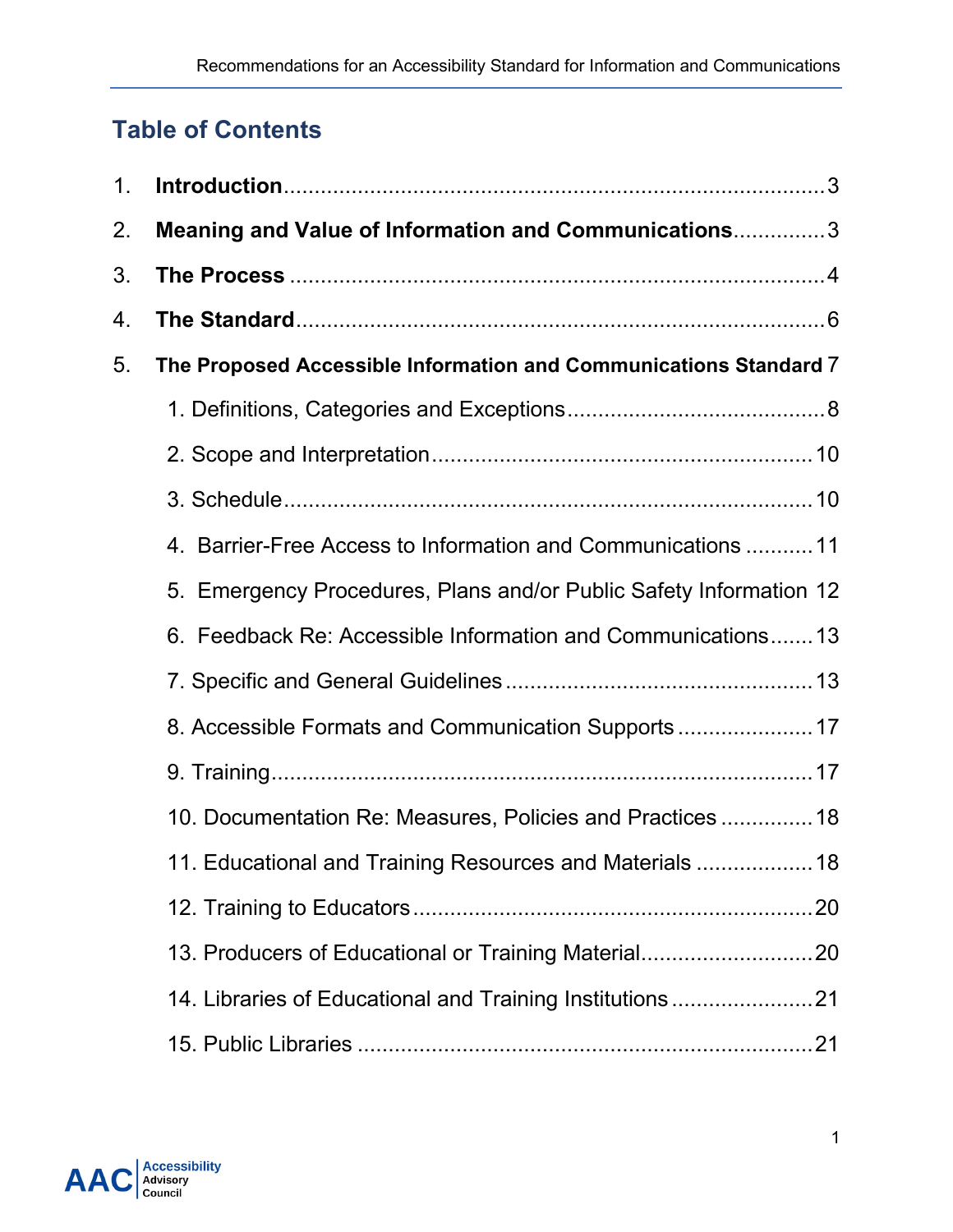The Accessibility Advisory Council of Manitoba (Council) is pleased to provide the Honourable Heather Stefanson, Minister of Families, its report and recommendations for an Accessibility Standard for Information and Communications as set out in Section 9(1) of The Accessibility for Manitobans Act (AMA).

The first part of the report introduces the AMA and the process the Council followed to develop its proposed standard. It also provides the context and introductory remarks regarding the content of the standard. The body of the report sets out the Council's recommendations for a standard that will effectively address accessibility in information and communications.

The Council extends its gratitude to Lisa Snider, Chairperson, and the members of the [Standard Development Committee on Information and](http://www.accessibilitymb.ca/pdf/information-and-communications-commitee-members.docx)  [Communications](http://www.accessibilitymb.ca/pdf/information-and-communications-commitee-members.docx) for providing the expertise that set the foundation for the Council's work. In addition, the Council thanks the Disabilities Issues Office for its ongoing support.

Finally, the Council would like to thank Minister Stefanson for the opportunity to serve the government with this important initiative. We look forward to further discussion regarding any clarification required or amendments proposed by the government.

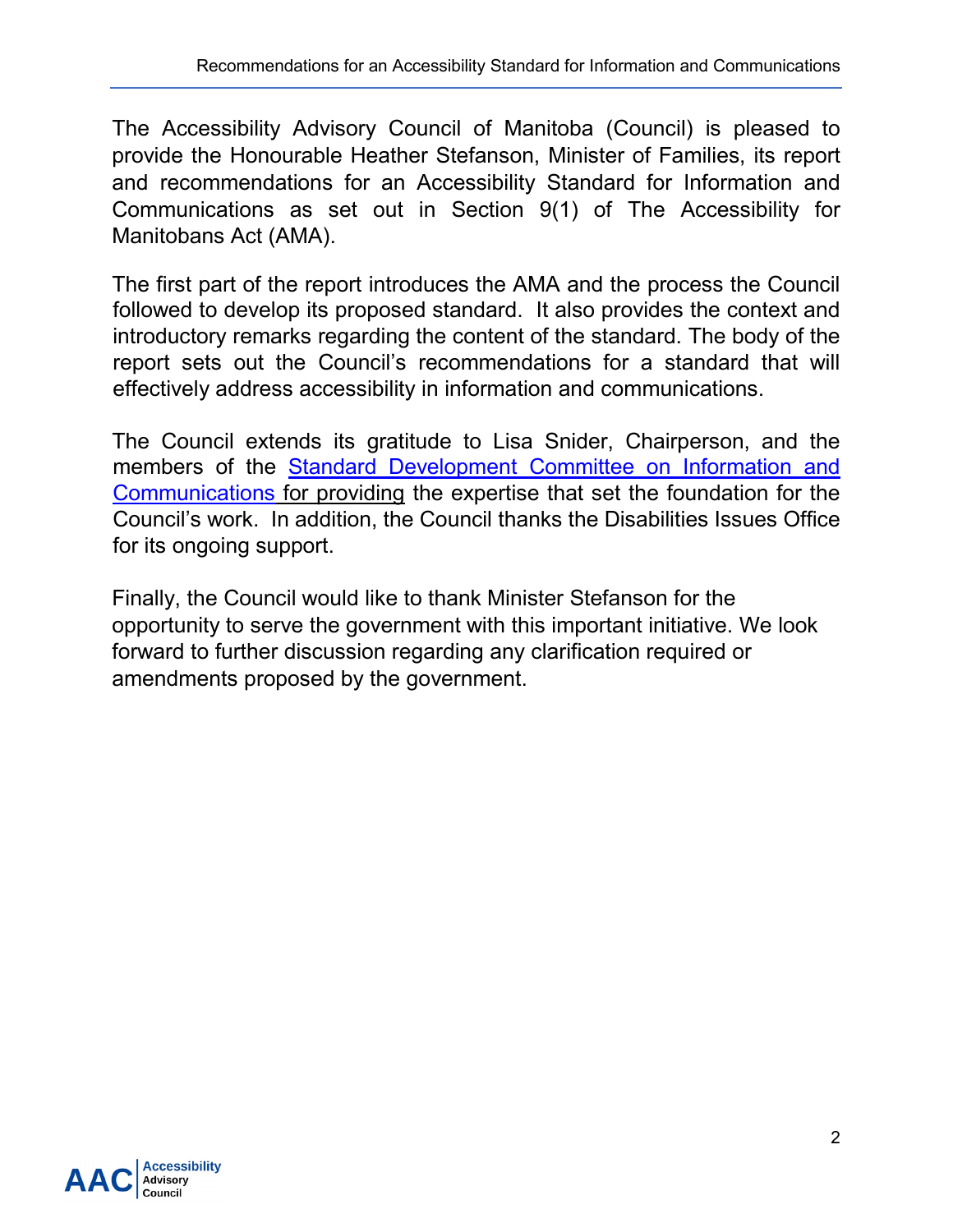## <span id="page-3-0"></span>**1. Introduction**

The AMA received Royal Assent and became law on December 5, 2013. The purpose of the legislation is to provide a clear and proactive process for the identification, prevention and removal of barriers that affect full participation of Manitobans, including the one in four who has a disability<sup>[1](#page-3-2)</sup>. Accessibility standards under the AMA are laws that Manitoba businesses and organizations with one or more employees must follow.

The AMA directs the Council, comprised of members are individuals with disabilities and representatives of stakeholder organizations, to make recommendations to government for the introduction of accessibility standards.

Prior to this proposal for an information and communications accessibility standard, Council assisted government in enacting the customer service and employment accessibility standards. The Council will submit two more reports to government in the coming months, with recommendations for accessible transportation and the design of public spaces.

## <span id="page-3-1"></span>**2. Meaning and Value of Information and Communications**

In its recommendations for a standard affecting information and communications, Council applied the following definitions:

- "information" is knowledge, data and facts that convey meaning
- "communication" is the interaction between two or more people to transfer information
- "Information and Communications Technology" (ICT) is the use of telecommunications, computers, and software that helps users access, store, transfer and manipulate information

<span id="page-3-2"></span> $\overline{a}$ <sup>1</sup> Statistics Canada, 2017

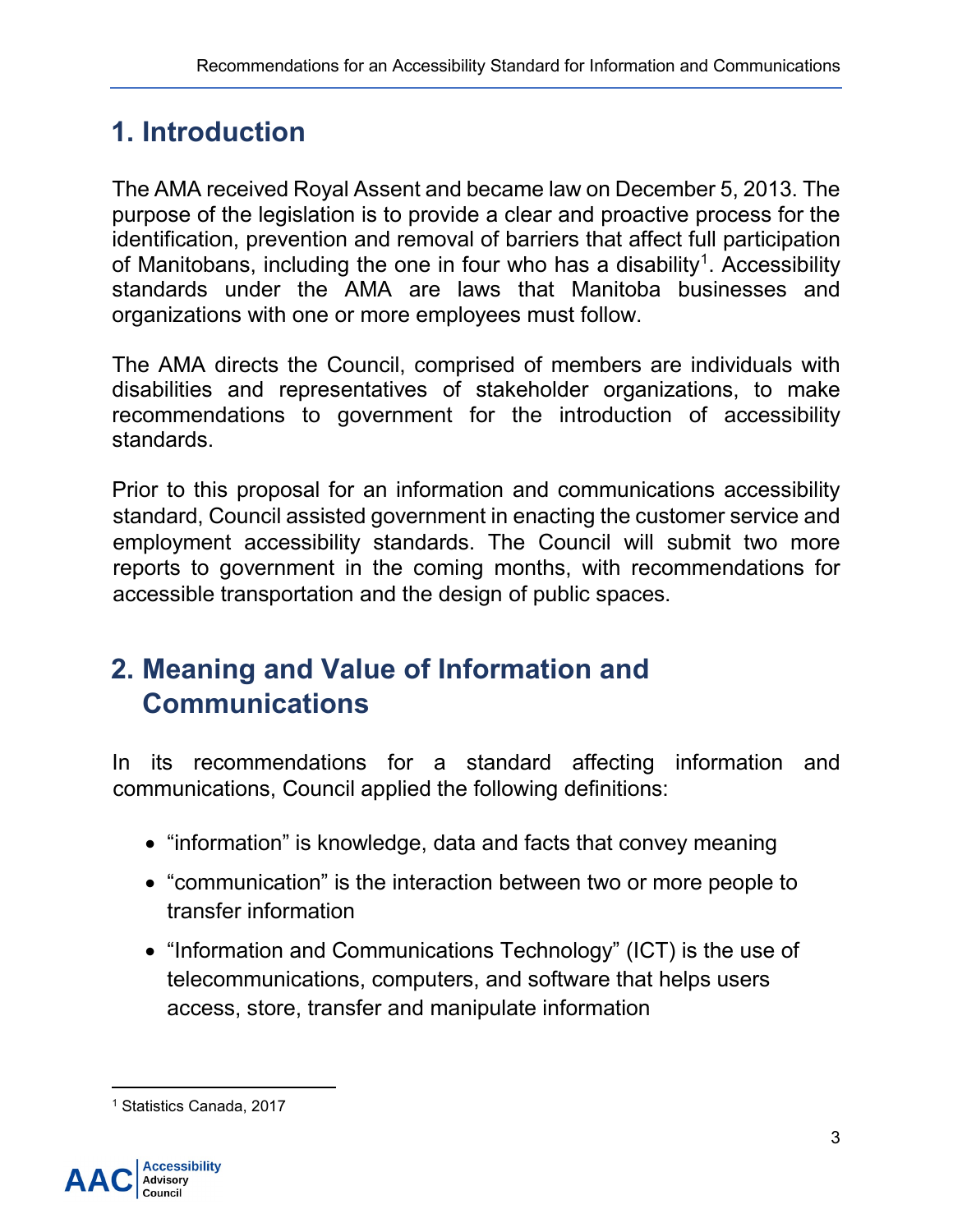Information and communication happens in a variety of ways, or "formats", including speech, written text, recorded audio, images, or digital information made available through ICT.

Technology has revolutionized access to information and communication for people with disabilities. A few examples of how technology has broken down communication barriers include the accessibility features of cellphones that translate text to voice, live captioning on videos, and software that reads aloud the text on a computer screen or recreates in print the words that are spoken.

However, technology has also created many new unintended barriers. One example is customer service that requires the client to complete an online, time-sensitive form, with no alternatives for individuals who require more time, whose disability-related software cannot read the form, or who simply cannot access a computer.

Individuals preparing their communications do not intentionally omit people with disabilities from their readership or audience. In most cases, they are not aware, for example, that by simply adjusting font size and increasing the colour contrast and spacing, the document will be more readable for anyone, and especially for people who have low vision or are colour blind.

Many people who spend their day at a computer do not know about accessibility features that will create captions to describe images, or that by applying "Headings" a reader can search or jump from one section of a document to another. While the latter function is critical for a person who uses voice software to navigate a document, it is great feature for everyone.

Self-serve kiosks are an example of machines replacing humans with computerized information and communication. Increasingly stores, financial institutions, cinemas, airports and others encourage customers to serve themselves. These new technologies create efficiency for some clients, but pose new accessibility challenges for others.

## <span id="page-4-0"></span>**3. The Process**

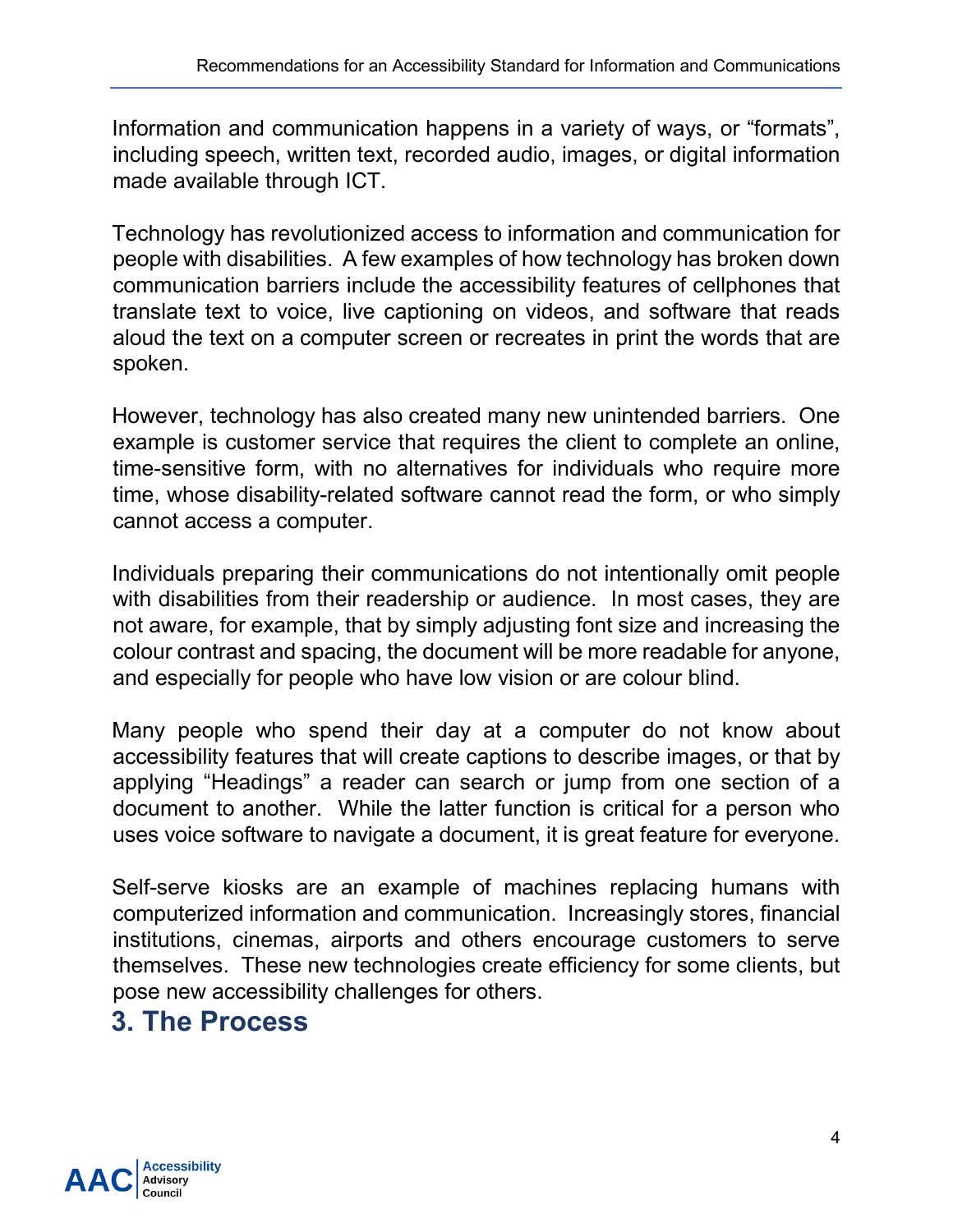In May 2017, Honourable Minister Scott Fielding, former Minister responsible for the AMA, established the [Terms of Reference for an information and](http://accessibilitymb.ca/pdf/terms-of-ref-info-and-comms.docx)  [communications accessibility standard.](http://accessibilitymb.ca/pdf/terms-of-ref-info-and-comms.docx) The Minister requested that the standard establish policies, practices and other requirements needed to identify and remove barriers affecting information and communications, including:

- providing accessible formats upon request
- providing communication supports upon request
- creating and offering accessible web content

The Council created a committee of experts to assist in the development of this accessibility standard. The research and recommendations of the [Standard Development Committee on Information and Communications](http://www.accessibilitymb.ca/pdf/information-and-communications-commitee-members.docx) laid the groundwork for further discussion by the Council members, who represent a variety of organizations from the public and private sectors, including people with disabilities. Like the committee, the Council was challenged to consider how to develop regulations that specify "who has to do what by when" in a climate of rapidly evolving ICT.

As with the development of previous standards, Council turned to the experience and model from the Ontario government, which had introduced a regulation affecting accessible information and communications in June 2011. Council was aware that Ontario was in the process of reviewing its standard, but until July 2019, it only had the original standard as a guide. When the Council was finally able to compare its proposed standard with the [recommendations of the Ontario Information and Communications Standard](https://www.ontario.ca/page/review-information-and-communications-standards-2019-initial-recommendations-report)  [Review Committee,](https://www.ontario.ca/page/review-information-and-communications-standards-2019-initial-recommendations-report) Council was generally satisfied it had found the right balance between being future-oriented in its made-in-Manitoba approach, while also considerate of the benefits of harmonization between the provinces. This is especially important for organizations that operate across jurisdictions.

Council used the opportunity of public consultation, mandated by the AMA, to seek input on its draft recommendations from a wide range of stakeholders. Council launched the **Discussion Paper on the Accessibility** [Advisory Council's Recommendations for an Information and](http://accessibilitymb.ca/standard-for-info-and-comms.html)  [Communications Accessibility Standard](http://accessibilitymb.ca/standard-for-info-and-comms.html) on May 1, 2019. On behalf of

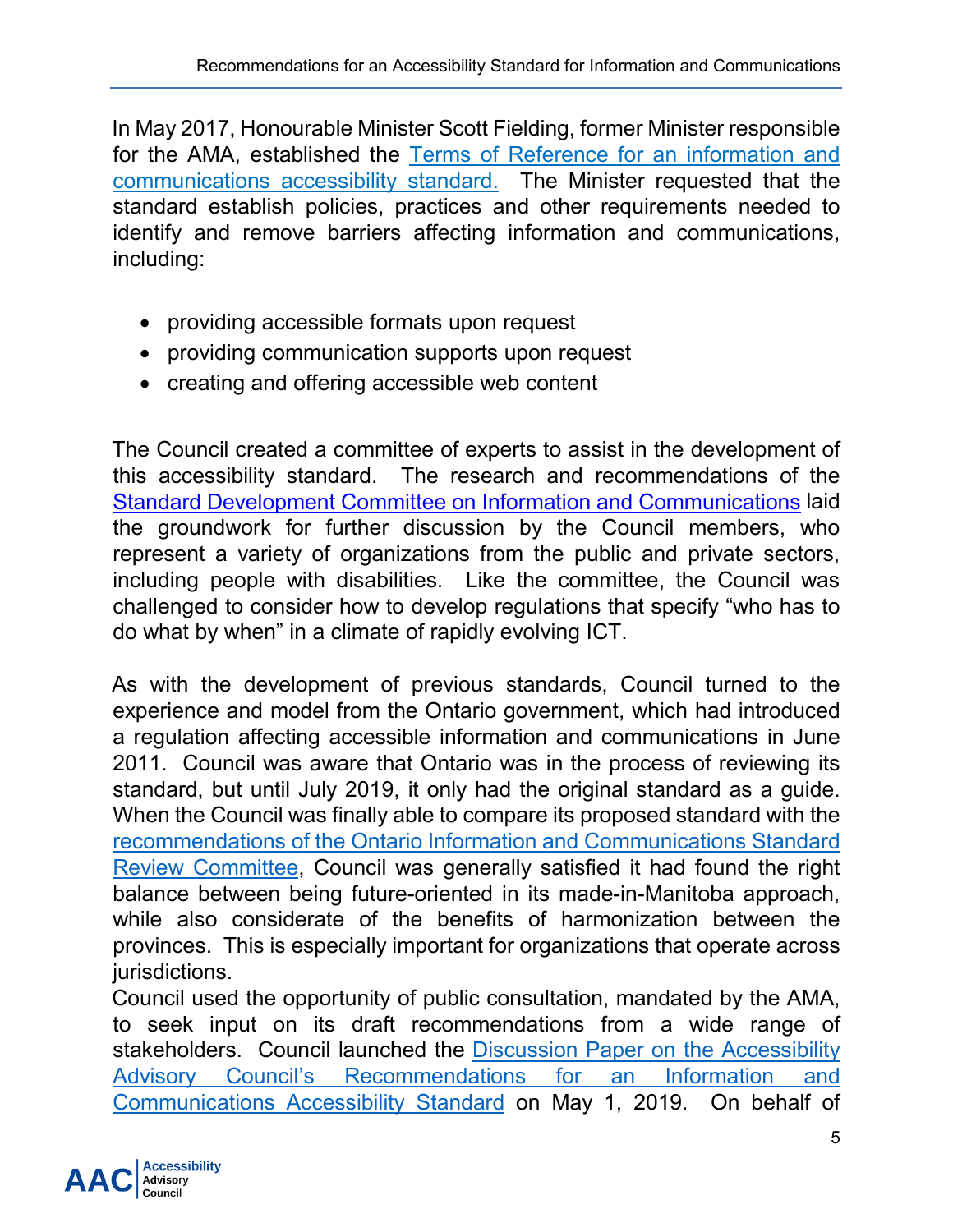Council, the Disabilities Issues Office (DIO) posted the document on AccessibiliyMB.ca, and shared it with the approximately 800 subscribers of "Accessibility News." The DIO also emailed the document to approximately 3,700 organizations and businesses, many that agreed to announce the consultation to their members.

On May 14, 2019, the Council hosted a half-day public consultation. Approximately 100 people attended the event, with several dozen more participating via webcast. Council subsequently responded to requests to view the standard development committee's report by emailing it to all registrants of the public forum.

Since the June 30<sup>th</sup> deadline for submissions, Council has used the feedback to re-examine its initial recommendations. Council sincerely appreciates the wide range of comments from individuals and organizations. The list includes public sector organizations, such as Crown Corporations, universities and school divisions, the Workers Compensation Board, businesses and community groups, including Barrier-Free Manitoba.

In addition to commenting on the content of the standard, a number of submissions requested more tools and resources to help with implementation, or identified overall cost as a barrier, especially for small organizations that would have requirements under this standard. Several organizations asked government to introduce grants or other financial incentives to update technology, website content and training to support accessible information and communications. Council strongly endorses these requests.

## <span id="page-6-0"></span>**4. The Standard**

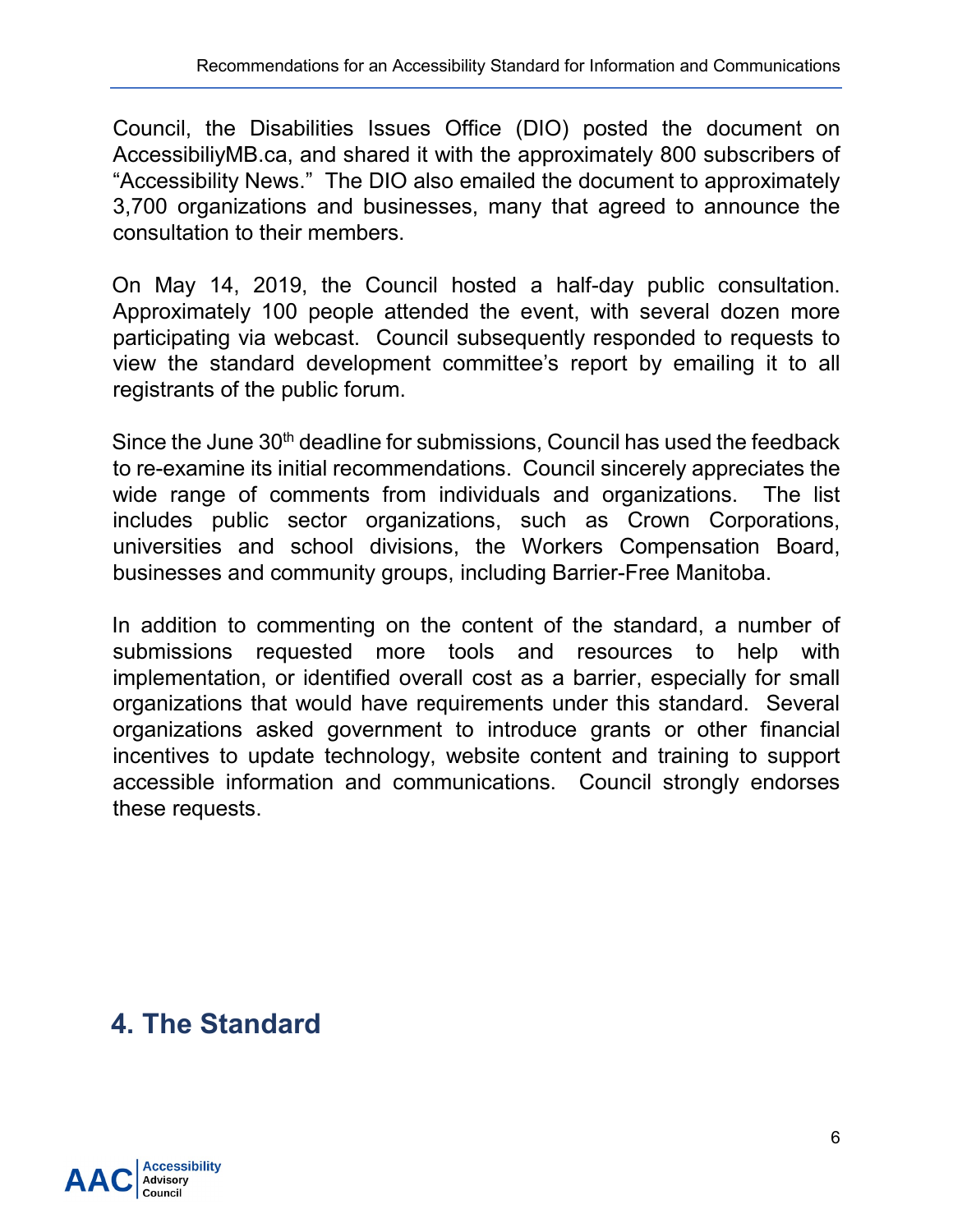The proposed Accessibility Standard for Information and Communications complements the previous standards affecting customer service and employment. The former calls on service providers to communicate in a way that meets customers' needs. The latter requires employers to provide reasonable accommodations in all areas of employment, beginning with workplace emergency preparedness. Accessible information and communication is integral to fulfilling both of these standards.

In order to "be specific enough that one can determine when the requirements have been met," as per the Terms of Reference, the recommendations call for accessibility criteria that are based on existing national and international standards affecting ICT. Section 7 of the standard specifies WCAG 2.1 Level AA and the Canadian Standards Association's Accessible Design for Self-Service Interactive Devices for Kiosks CAN/CSA-B651.2-07 (R2017). In this way, organizations will find the directions and tools they require, whether they are writing a document, developing a website or introducing a kiosk.

Council recognizes that technologies in use today may evolve or be replaced in years to come. It therefore recommends a general consideration that organizations offer functional alternatives to the ways users can access information and communications.

The Council recommends future consultation with affected stakeholders to determine how best to regulate use of American Sign Language. Council also encourages the Manitoba government to provide up-to-date guidance to organizations by providing free consultation, tools and resources to support accessible information and communications.

## <span id="page-7-0"></span>**5. The Proposed Accessible Information and Communications Standard**

## **INTRODUCTORY PROVISIONS**

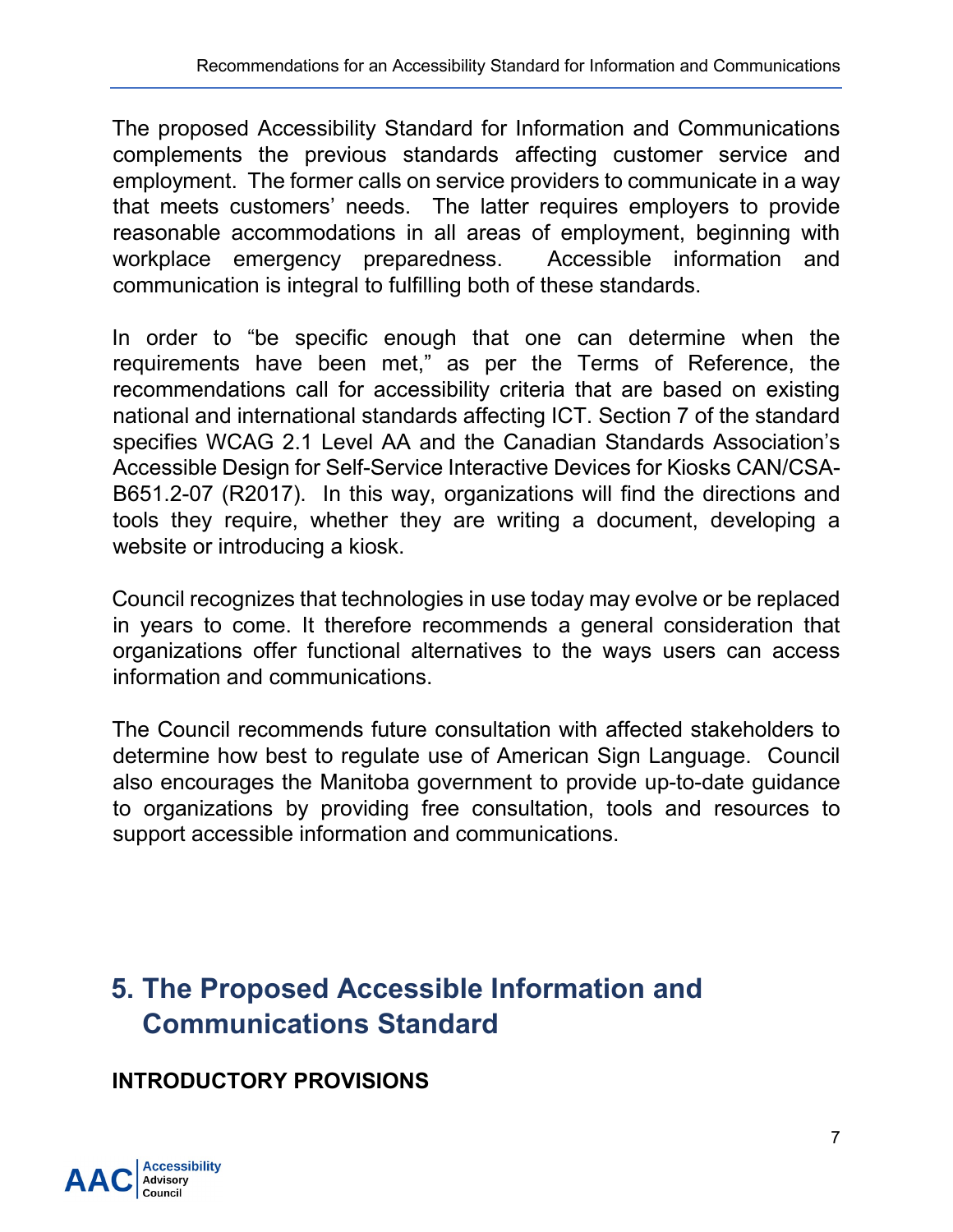## <span id="page-8-0"></span>**1. Definitions, Categories and Exceptions**

## **1.1 Definitions:**

"**information**" includes data, facts and knowledge that exists in any format, including, but not limited to, text, audio, digital and/or images, which conveys meaning, and includes, but is not limited to, in person, conventional print and digital communications and technologies;

"**communications**" incudes the imparting or exchanging of information by speaking, writing, and/or using some other medium and/or mechanisms, including but not limited to in person, conventional print, and digital information and technologies;

"**accessible procurement**" is the process of including accessibility criterion into policies and practices, when finding and purchasing information and communications, which may include tools and technologies, from an external source. This includes, but is not limited to, in person, conventional print and/or digital;

"**authoring**" (as related to Information and Communications Technology) includes the tools and technologies used in creating and/or modifying information and communications and that affect accessibility, such as computer software, website content management systems, or self-service kiosks. Authors are the people who use authoring tools to create, design, or modify computer programs or websites, such as website designers;

"**accessible formats**" may include, but are not limited to, large print, recorded audio and electronic formats, Braille and other formats usable by persons with disabilities;

"**communication supports**" may include, but are not limited to, captioning, alternative and augmentative communication supports, plain language, sign language and other supports that facilitate effective communications;

#### **1.2 The standard refers to different categories of information, as follows:**

**New and Updated Information and Communications**

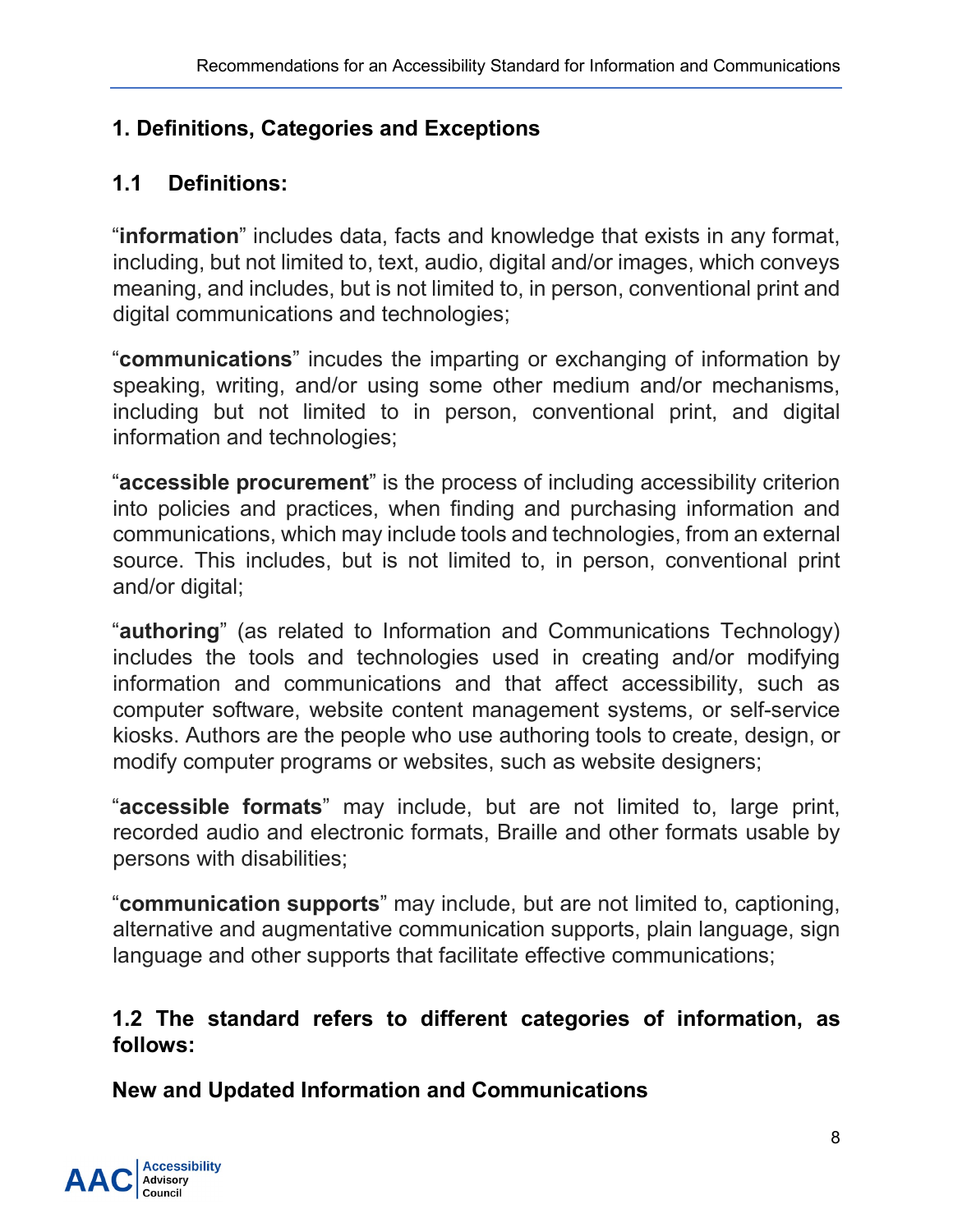Information and communications authored, created, updated for ongoing application, provided and/or received after the standard comes into force.

#### **Pre-existing Information and Communications**

Information and communications authored, created, provided and/or received before the standard comes into force that remain current and continue to be regularly used and maintained.

#### **Legacy, Unused and/or Archived Information and Communications**

Information and communications authored, created, provided and/or received before the standard comes into force that are no longer used or accessed on a regular basis, or are permanently kept in archives for their historic or legal value.

#### **1.3 Exceptions**

The proposed requirements for an Accessibility Standard for Information and Communications do not apply to the following:

a. Information that cannot be reasonably converted into an accessible format. For example, in a document containing complex charts, it may be possible to convert the text in the document, but for technical reasons, it may not be possible to convert the information in the charts.

In this situation, the organization must explain to the person requesting the information, why they cannot convert the information into an accessible format. The organization must also provide – to the extent possible – a summary of the information that could not be converted.

b. Information that an organization may be sharing on behalf of another organization. For example, a convention centre may offer brochures about local hotels, restaurants and attractions. The convention centre would not have direct or indirect control of this information, so it would not be required to provide that information in an accessible format.

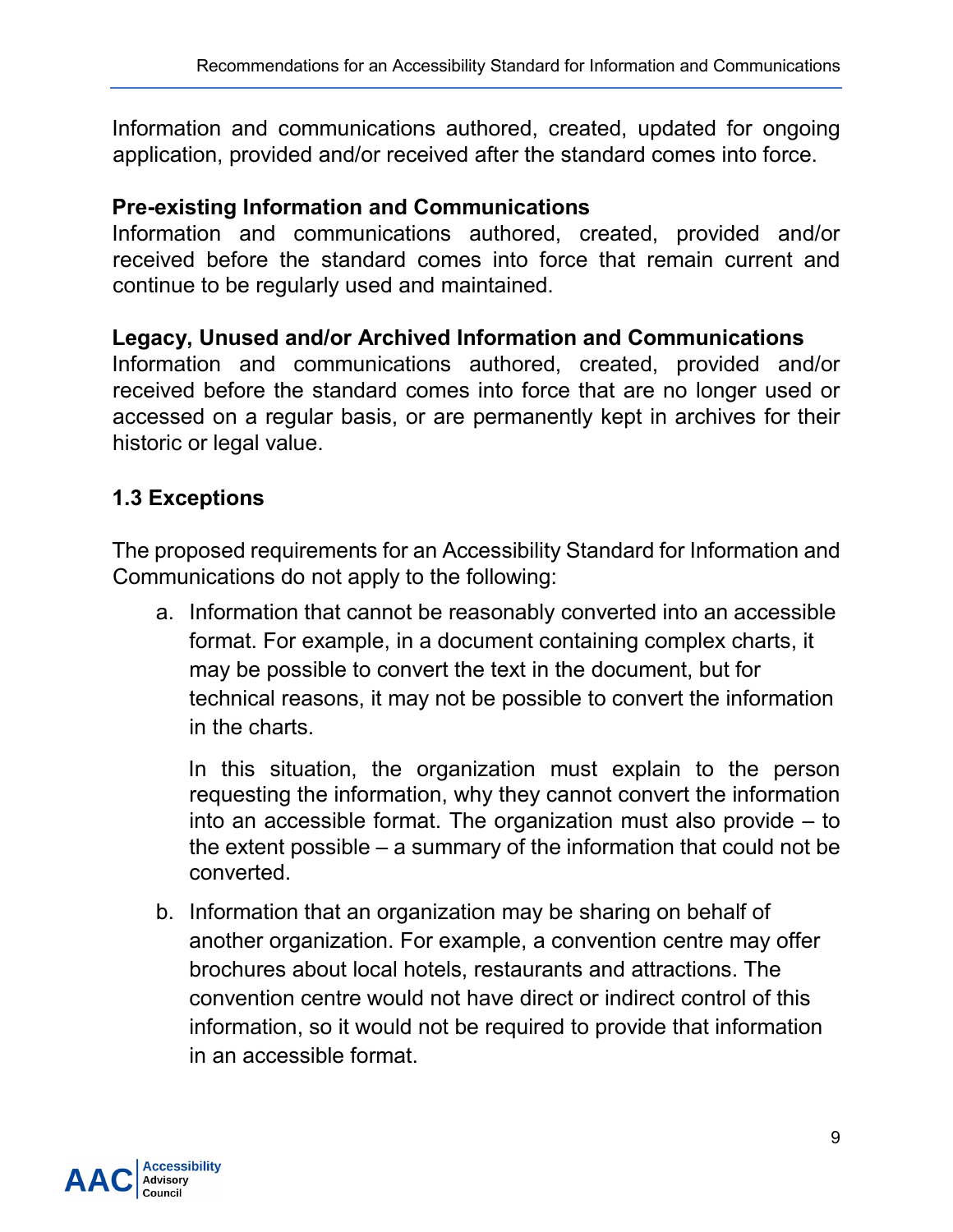c. Product labels or other information found on products that the vendor has no control over, for example, packaging labels. However, the vendor should provide accessible product related information where possible. For example, a pharmacist may print or send electronic information to explain the use and potential side effects of medicine.

Comment: The proposed standard does not address product labeling, because it is not a matter of provincial jurisdiction.

## <span id="page-10-0"></span>**2. Scope and Interpretation**

For the purpose of this regulation, accessible information and communications (IC) are authored, created, provided and/or received when all persons who are reasonably expected to seek to obtain, use, or benefit from information and communications, have a similar opportunity to seek to obtain, use, or benefit from the information or communications.

## <span id="page-10-1"></span>**3. Schedule**

Once the standard comes into force, obligations will be phased in over four years affecting the Manitoba government, public sector and all other organizations, including business, non-profits and municipalities, as follows:

| <b>Type</b>                                                                     | <b>Manitoba</b><br><b>Government</b> | <b>Public Sector</b><br>except small<br>municipalities | <b>All other</b><br>organizations |
|---------------------------------------------------------------------------------|--------------------------------------|--------------------------------------------------------|-----------------------------------|
| Obligation to<br>introduce policies,<br>procedures,<br>feedback and<br>training | After one year                       | After two years                                        | After three years                 |
| New and Updated<br>Information and<br>Communications,                           | After two years                      | After three<br>years                                   | After four years                  |

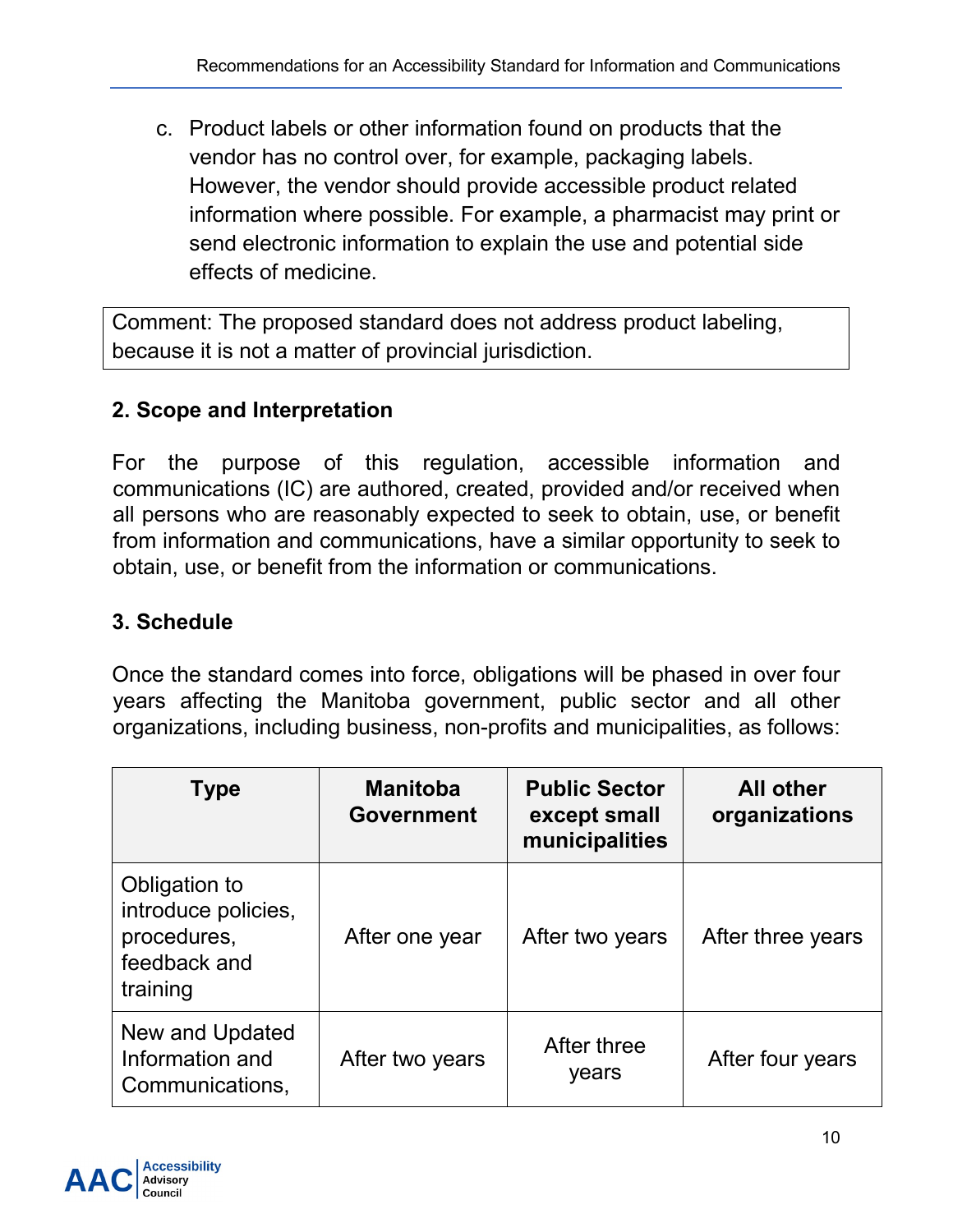| <b>Type</b>                                                                        | <b>Manitoba</b><br><b>Government</b> | <b>Public Sector</b><br>except small<br>municipalities | <b>All other</b><br>organizations |
|------------------------------------------------------------------------------------|--------------------------------------|--------------------------------------------------------|-----------------------------------|
| must be made<br>accessible,<br>including self-serve<br>devices                     |                                      |                                                        |                                   |
| Emergency<br><b>Procedures Plans</b><br>and/or Public<br><b>Safety Information</b> | After two years                      | After three<br>years                                   | After four years                  |
| Pre-existing<br>Information and<br>Communications                                  | After four years                     | After five years                                       | Upon request                      |
| Legacy, Unused<br>and/or Archived<br>Information and<br>Communications             | Upon request                         | Upon request                                           | Upon request                      |

## **MEASURES, POLICIES AND PRACTICES**

#### <span id="page-11-0"></span>**4. Barrier-Free Access to Information and Communications**

Every obligated organization's actions must be consistent with the purposes and principles of the Act and its obligations, including the obligation to make reasonable accommodations under The Human Rights Code.

- 4.1 Every obligated organization must establish and implement measures, policies and practices respecting barrier-free access to information and communications it provides.
	- a. This applies to all information and communications an organization controls directly, and/or through a contractual relationship that allows for modification of the information and communications,

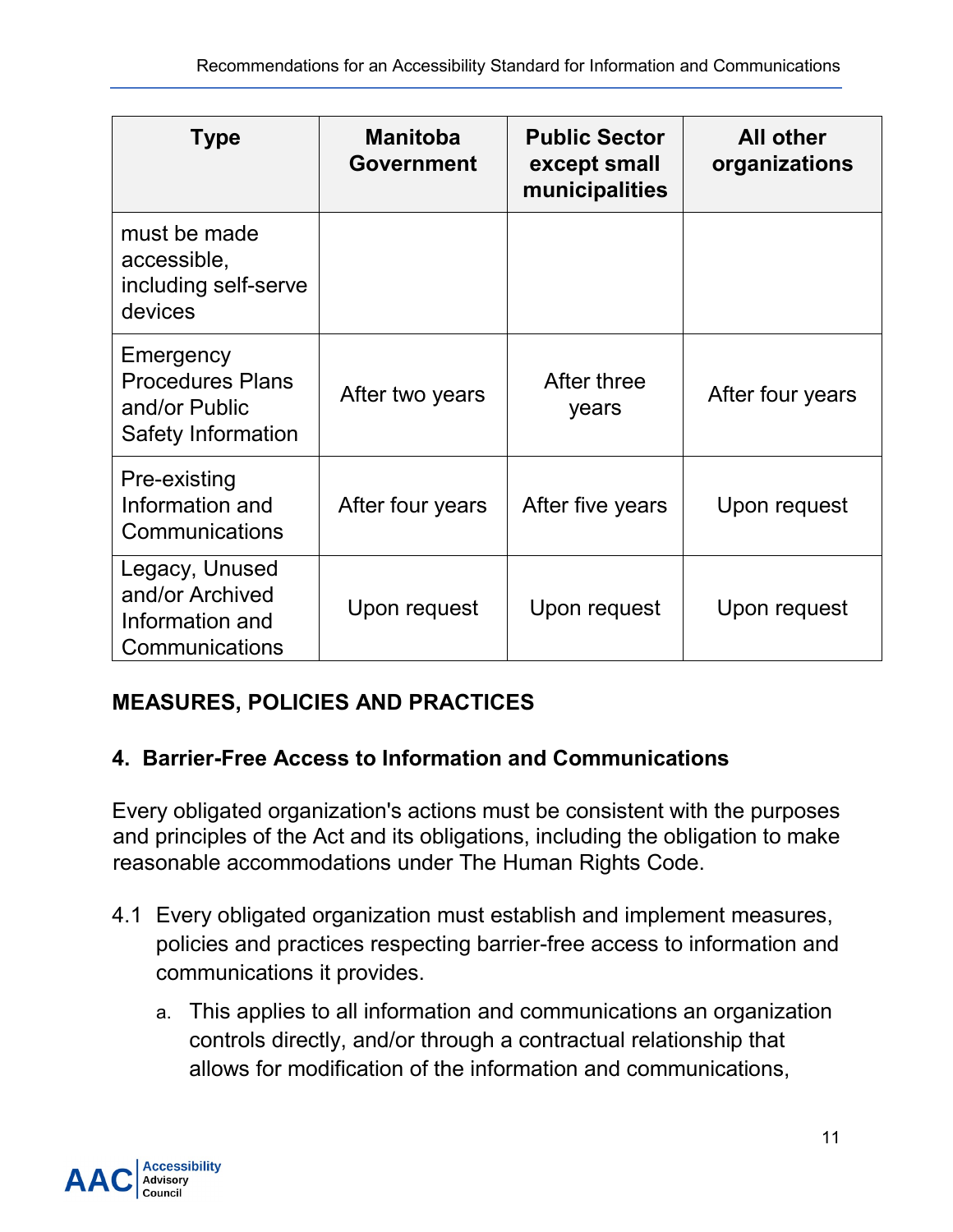whether free or paid, no matter where their web servers are located.

b. This applies to information and communications related tools and technologies (ICT) that an organization procures and/or purchases.

Comment: Ontario's Integrated Accessibility Standard, 2016, includes procurement in its "General Standard Requirements." Procurement is also an area of standard development by the Government of Canada. Council believes it is especially important that organizations be guided in procuring products and services that meet this standard's accessibility criteria.

In establishing, updating and implementing its measures, policies and practices, as per section 7:

- 4.2 Every obligated organization must identify and remove barriers in New and Updated Information and Communications, so that all persons can reasonably expect to seek to obtain, use, or benefit from the information and communications authored, created, provided, and/or received after the obligation timeline and in an active state.
- 4.3 Manitoba government and public sector organizations must also identify and remove barriers in Pre-existing Information and Communications authored, created, provided, and/or received before the obligation timeline, but still regularly used and maintained.
- 4.4 All other organizations, including businesses, non-profit organizations and smaller municipalities, must make Pre-existing Information and Communications accessible when persons who are disabled by a barrier request access in an alternate format.
- 4.5 Legacy, Unused and/or Archived Information and Communications must only to be made accessible when persons who are disabled by a barrier request access in a different manner.

## <span id="page-12-0"></span>**5. Emergency Procedures, Plans and/or Public Safety Information**

Every organization that has emergency procedures, plans and/or public safety information must make them accessible as outlined in section 7, so

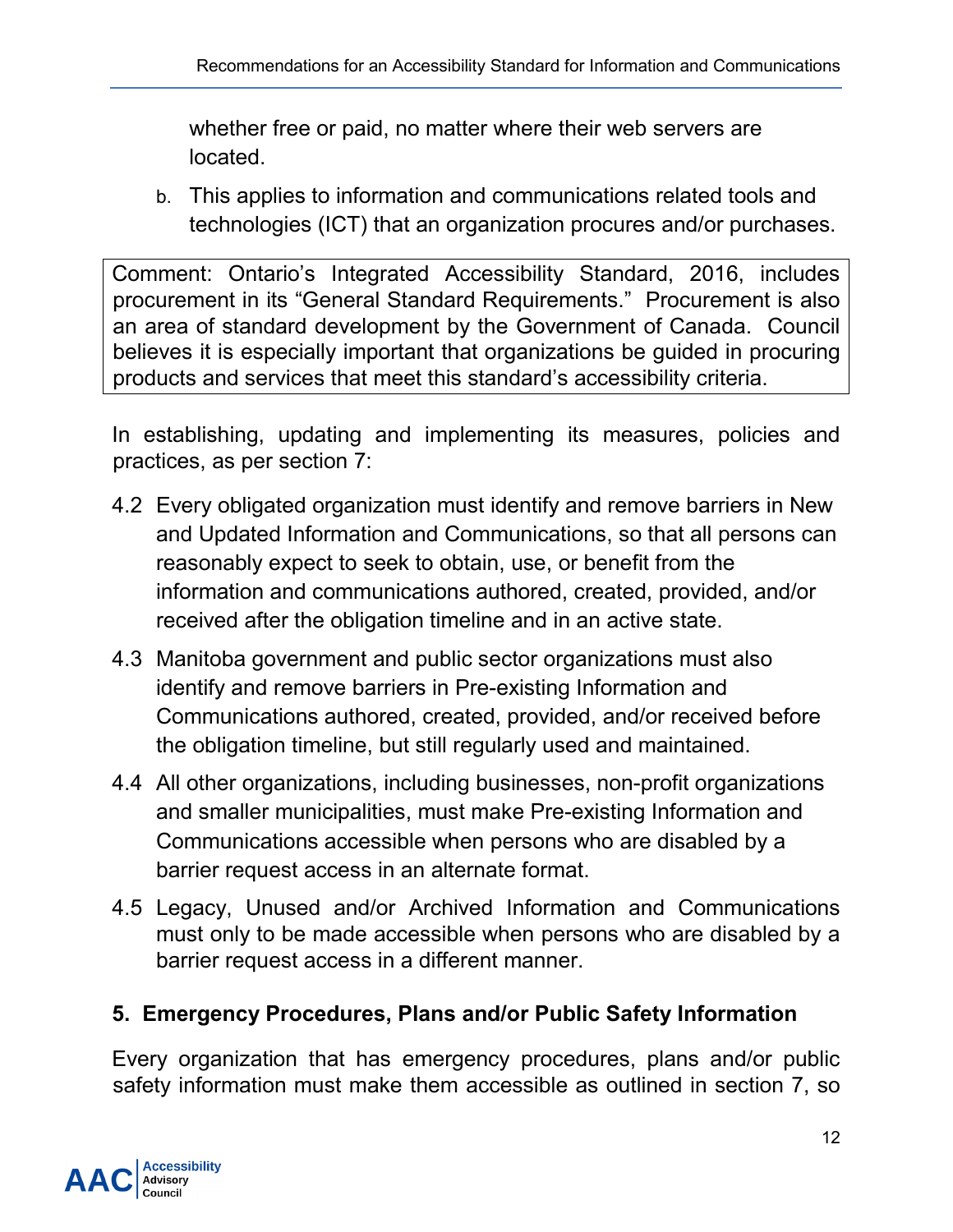that all persons reasonably expect to seek to obtain, use or benefit from the emergency procedures, plans and/or public safety information can do so.

- 5.1 A person who is disabled by a barrier may request access in an accessible format, as per section 8.
- 5.2 Obligated organizations must meet the staggered deadlines set out in section 3.

#### <span id="page-13-0"></span>**6. Feedback Re: Accessible Information and Communications**

An obligated organization must ensure that it provides accessible processes for receiving and responding to feedback about the accessibility of its information and communications, as per section 7.

- 6.1 A person who is disabled by a barrier may request access in an accessible format, as per section 8.
- 6.2 The organization must document its resulting actions, and make that documentation available on request.

## <span id="page-13-1"></span>**7. Specific and General Guidelines**

In its measures, policies and practices, under section 4, an obligated organization must ensure that it provides accessible information and communications in the following ways:

7.1 Accessible Websites and Web Content

Obligated organizations must create accessibility to the content and functionality of their websites and mobile applications that run from a website or run as a standalone device, but rely on the internet for function, by applying the following principles of the World Wide Web Consortium [Web](https://www.w3.org/WAI/standards-guidelines/wcag/)  [Content Accessibility Guidelines \(WCAG\):](https://www.w3.org/WAI/standards-guidelines/wcag/)

• **[Perceivable:](https://webaim.org/articles/pour/perceivable)** Available to the senses (vision and hearing primarily) either through the browser or through assistive technologies (e.g. screen readers, screen enlargers, etc.).

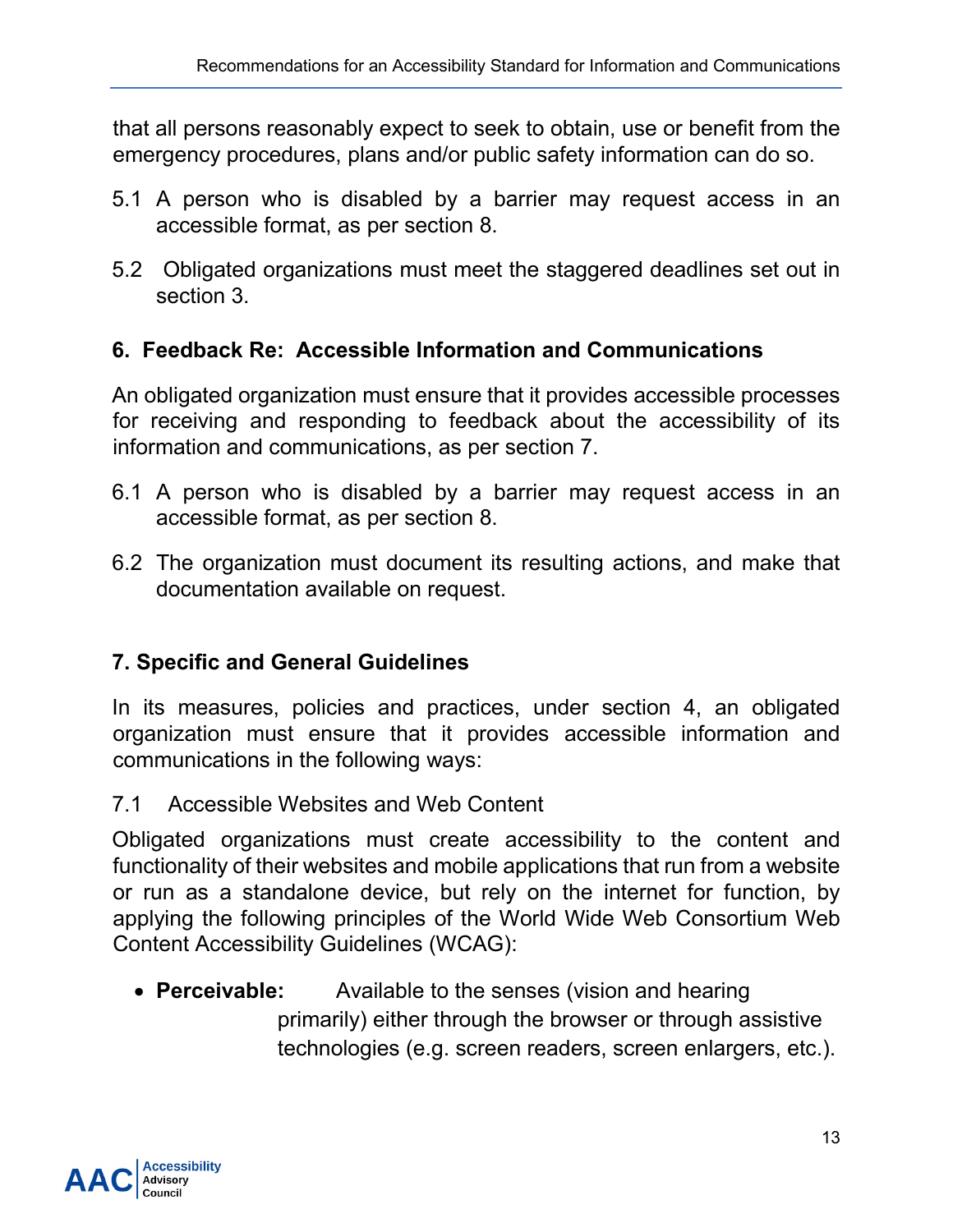- **[Operable](https://webaim.org/articles/pour/operable)**: Users can interact with all controls and interactive elements using either the mouse, keyboard, or an assistive device.
- **[Understandable](https://webaim.org/articles/pour/understandable)**: Content provides a message clearly, in plain language, helps users avoid making mistakes.
- **[Robust](https://webaim.org/articles/pour/robust)**: A wide range of technologies (including old and new user agents and assistive technologies) can access the content.

Obligated organizations must meet WCAG 2.1 Level AA criteria, including websites, web content and web-based applications that an organization controls directly or through a contractual relationship that allows for modification of the product as phased in once the standard has come into force:

- a. Manitoba government must meet WCAG 2.1 Level AA:
	- New and Updated Information and Communications two years after the standard comes into force.
	- Pre-existing Information and Communications three years after the standard comes into force with the exception of criteria 1.2.4 Captions and 1.2.5 Audio Descriptions.
- b. Public Sector organizations, including large municipalities, must meet WCAG 2.1 Level AA:
	- New and Updated Information and Communications three years after the standard comes into force.
	- Pre-existing Information and Communications four years after the standard comes into force, with the exception of criteria 1.2.4 Captions and 1.2.5 Audio Descriptions.
- c. All other obligated organizations, including business, non-profits and small municipalities must meet WCAG 2.1 Level AA:
	- New and Updated Information and Communications four years after the standard comes into force.

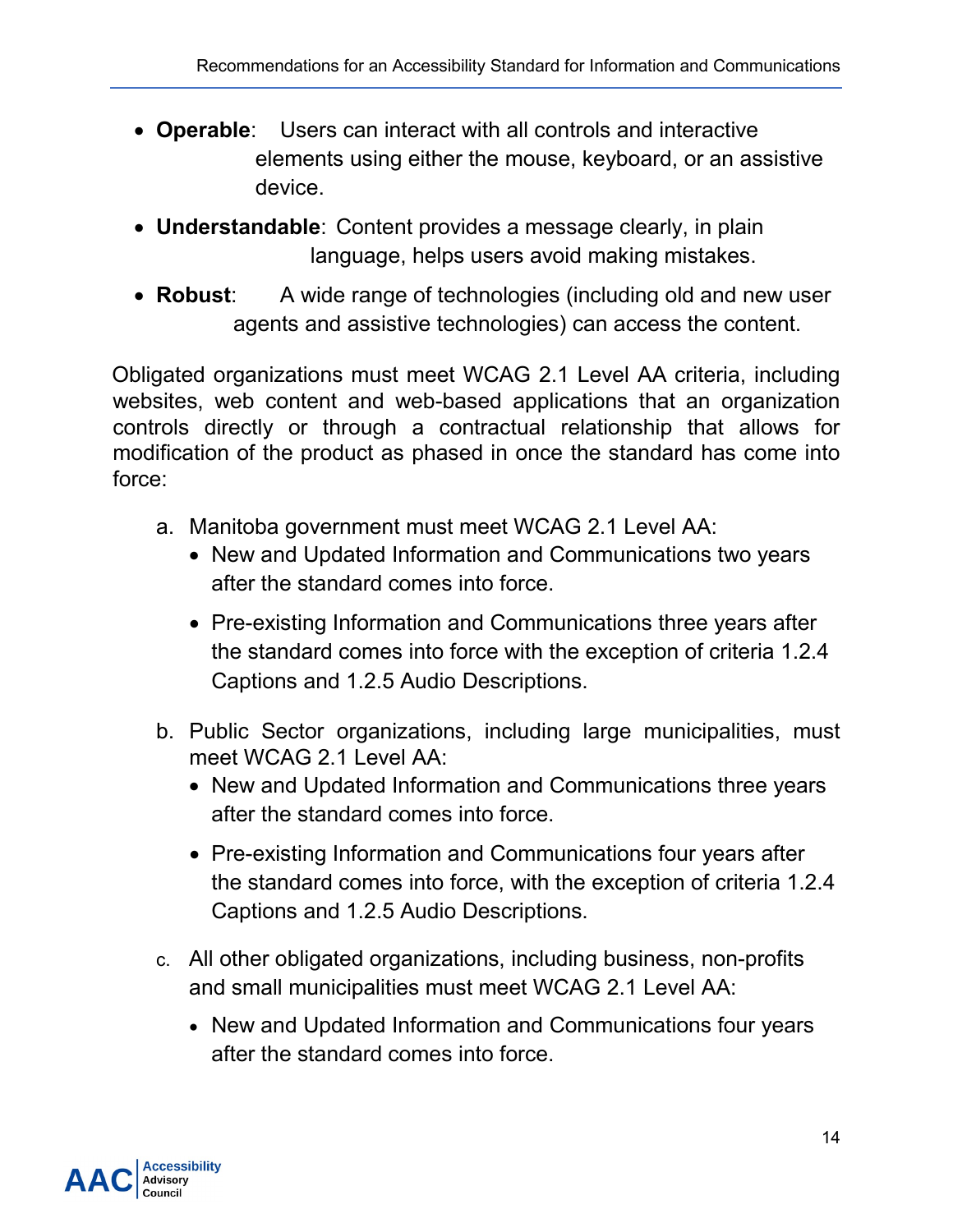• Pre-existing Information and Communications must be made available in an accessible format upon request by a person disabled by a barrier, as per section 8.

WCAG guidelines are the basis of most accessibility laws around the world. The goal is to ensure all users have equal access to information and functionality, including people affected by blindness and low vision, deafness and hearing loss, learning disabilities, cognitive limitations, limited movement, speech disabilities, photosensitivity and combinations of these.

Comment: When Ontario introduced its Information and Communications Standard in 2016, it applied the then current WCAG 2.0 Level AA accessibility criteria. With an aim to reflect and integrate new web-based technology, such as mobile applications, Council chose to apply the updated WCAG 2.1 Level AA. Ontario also chose to exempt organizations with fewer than 50 employees from meeting the standard, whereas Council believes all Manitoba organizations should create accessible information and communications going forward. Nonetheless, Council is concerned about the financial impact on business of meeting the criteria, particularly 1.2.4 Captions and 1.2.5 Audio Descriptions.

## 7.2 Self-Service Interactive Devices

Obligated organizations must ensure accessibility for all users when designing, procuring or acquiring self-service interactive devices by meeting the CAN/CSA-B651.2-07 (R2017) Accessible Design for Self-Service Interactive Devices. The phased application of this obligation is set out in section 3.

The Canadian Standards Association (CSA) defines a self-service interactive device as: "a device, whether electronic or mechanical, that requires user input and provides physical or electronic output." Self-service devices are also called kiosks. As examples, self-service kiosks are used by financial institutions, for parking payment, ticket sales, and grocery checkout.

Comment: Ontario's Integrated Accessibility Standard, 2016, includes selfservice kiosks in its General Standard Requirements without setting specific

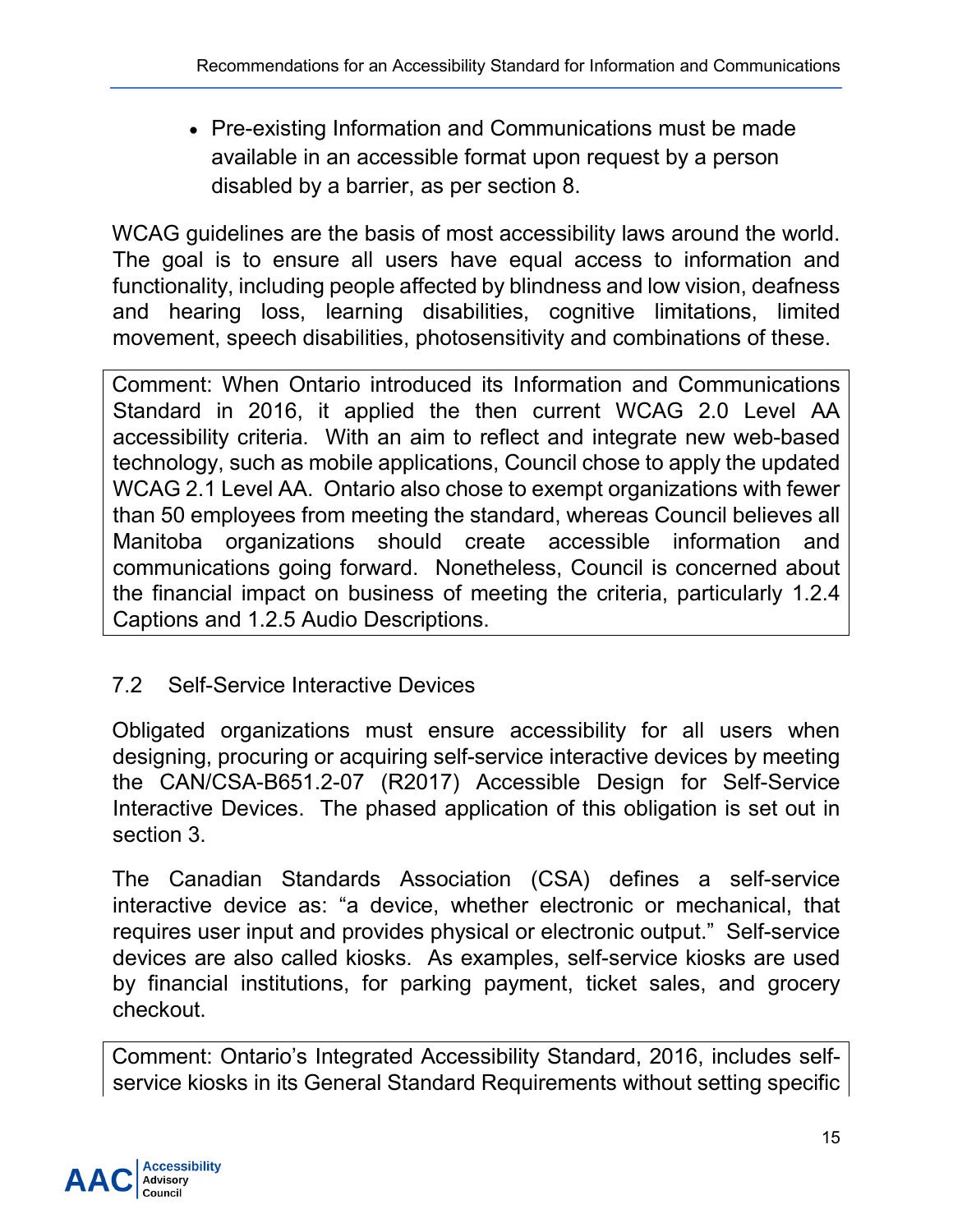criteria. Council believes kiosks are the potential source of significant new information and communications barriers, and defers to the CSA to clarify how to make a kiosk accessible.

## 7.3 General Considerations

Obligated organizations must aim to create accessibility to ICT that is not specified in this standard, and could consider [Functional Accessibility](http://mandate376.standards.eu/standard/functional-statements)  [Requirements](http://mandate376.standards.eu/standard/functional-statements) (FAR) as a guideline to enable people to locate, identify, and operate ICT functions, and to access the information provided.

FAR offers general alternatives to addressing potential barriers to ICT, for instance new forms of artificial intelligence, including but not limited to the following ways:

- **Vision**: by allowing adjustment to size, format, colour and use of voice software;
- **Hearing**: by offering alternative communication through captions (representation of image with words), by allowing adjustment in volume and background noise, using images or offering sign language;
- **Speech**: by offering alternatives to voice, for example responding by text or with a support person;
- **Physical access, strength and manual dexterity**:

by locating ICT in an accessible space and at an accessible height and by offering alternative ways of operating technology; and,

• **Extended focus, memorization or abstract thinking**:

by offering information in plain language, without time limits or demanding an ability to sequence steps to engage with ICT, and by offering a simple way to correct or undo mistakes.

Comment: The Standard Development Committee for Information and Communications recommended to Council that FAR be applied as the guide

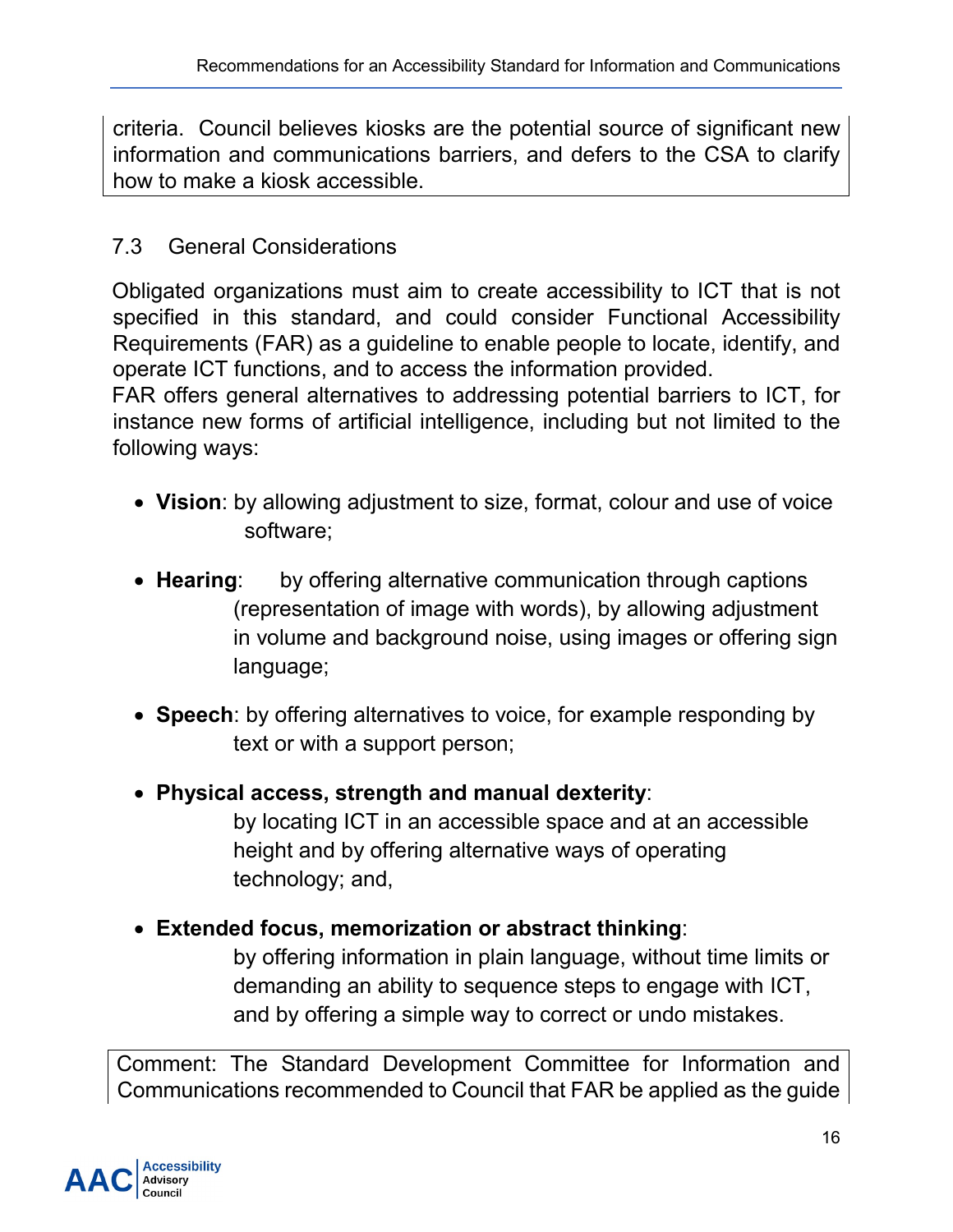to create accessible information and communications. Whereas Council agrees FAR responds to the unpredictability of future technologies, it believes FAR does not meet the requirement of the Terms of Reference, and of regulations generally, "to be specific enough that one can determine when the requirements have been met." For this reason, the proposed standard applies related existing national and international criteria, but acknowledges FAR as a general guideline when no relevant criteria exists.

## <span id="page-17-0"></span>**8. Accessible Formats and Communication Supports**

Obligated organizations must provide an opportunity to individuals affected by barriers to ICT to request accessible formats and communication supports not generally available

- a. in a mutually agreed upon timely manner that takes into account the person's accessibility needs due to disability; and,
- b. at a cost that is no more than the regular cost charged to other persons.
- 8.1 The obligated organization must consult with the person making the request and gain agreement in determining the suitability of an accessible format or communication support.
- 8.2 The obligated organization must notify the public about the availability of accessible formats and communication supports.

## <span id="page-17-1"></span>**9. Training**

An organization must ensure that training about accessible information and communications is, or has been, provided to the following persons:

- a. A person who provides information and communications directly to the public, employees, agents and volunteers, or to another organization in Manitoba on behalf of the organization,
- b. A person who is responsible for the purchasing or procurement of information and communications, and/or information and communications related tools and technologies, for an organization, and

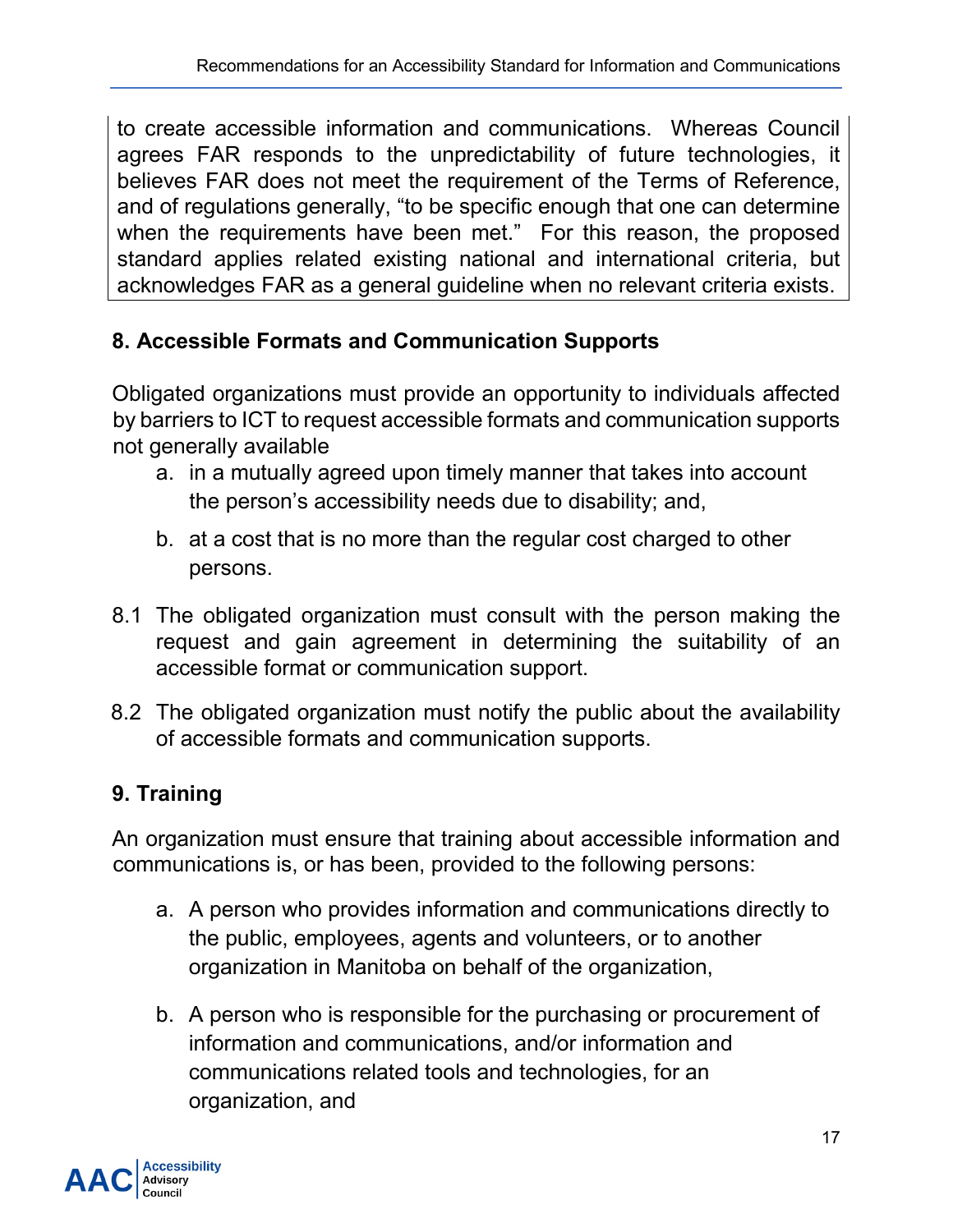- c. Any person who participates in, or is responsible for, the development or implementation of the organization's measures, policies and practices under section 4.
- 9.1 The training must include instruction on how to identify, prevent and remove barriers that disable people when the organization is authoring, creating, providing and/or receiving information and communications.
- 9.2 An organization must ensure that:
	- a. Training is provided to a person as soon as reasonably practicable,
	- b. On-going training is provided in connection with changes to the organization's measures, policies and practices respecting providing barrier-free access to information and communications that it provides.

Comment: Ontario's Integrated Accessibility Standard, 2016, includes training in its general standard requirements, but not specifically related to information and communications. Council agrees with consultation feedback that without training, stakeholders will not know how to make their information and communications accessible.

## <span id="page-18-0"></span>**10. Documentation Re: Measures, Policies and Practices**

Subject to section 4, Manitoba government, public sector organizations (with the exception of small municipalities) and businesses and non-profit organizations with more than 50 employees must:

- a. Document their measures, policies and practices;
- b. Provide a copy of the documentation on request; and,
- c. Notify the public that the documentation is available on request.

## <span id="page-18-1"></span>**11. Educational and Training Resources and Materials**

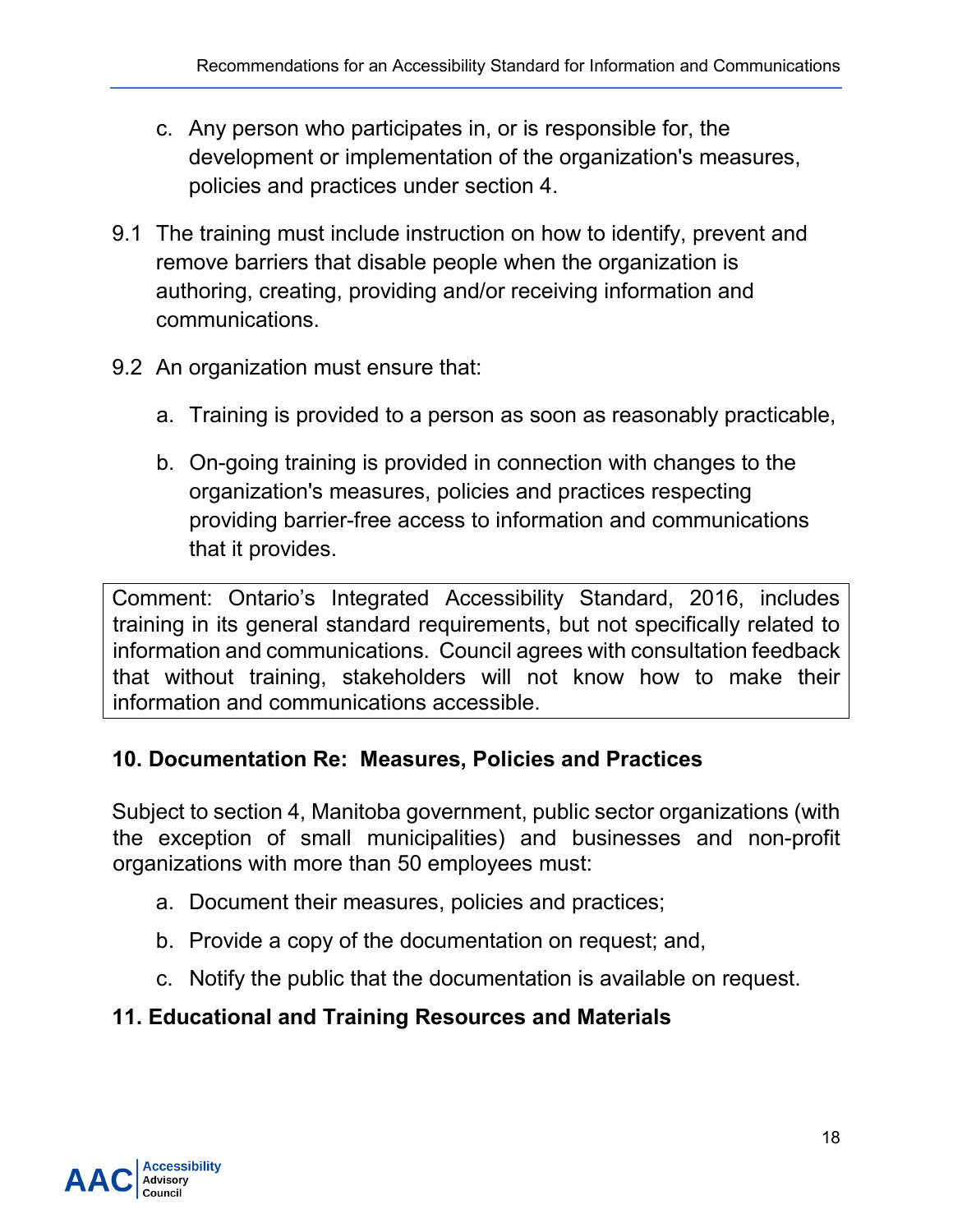Organizations that are school boards or educational or training institutions have additional requirements to meet the accessibility needs of their learners.

- 11.1 In the following sections, an educational or training institution is considered an obligated organization if it falls into one of the following categories:
	- a. A school division or a school district established under the Public Schools Act
	- b. A private school as defined in section 1 of The Education Administration Act
	- c. An educational institution as defined in section 1 of The Advanced Education Administration Act
	- d. A private vocational institution registered under The Private Vocational Institutions Act
- 11.2 Educational or training institutions must provide educational or training resources or materials in a format that meets the accessibility needs of the learners by:
	- a. Procuring an accessible or conversion ready electronic format, or
	- b. Providing a comparable resource in an accessible or conversion ready format, if the educational or training resources or materials cannot be procured, obtained by other means or converted into an accessible format.
- 11.3 Educational and training institutions must provide student records and information on program requirements, availability and descriptions in an accessible format.
- 11.4 The deadline for compliance by large obligated organizations, with 50 or more employees, is two years after the standard comes into force.

The deadline for compliance of small obligated organizations, with fewer than 50 employees, is three years after the standard comes into force.

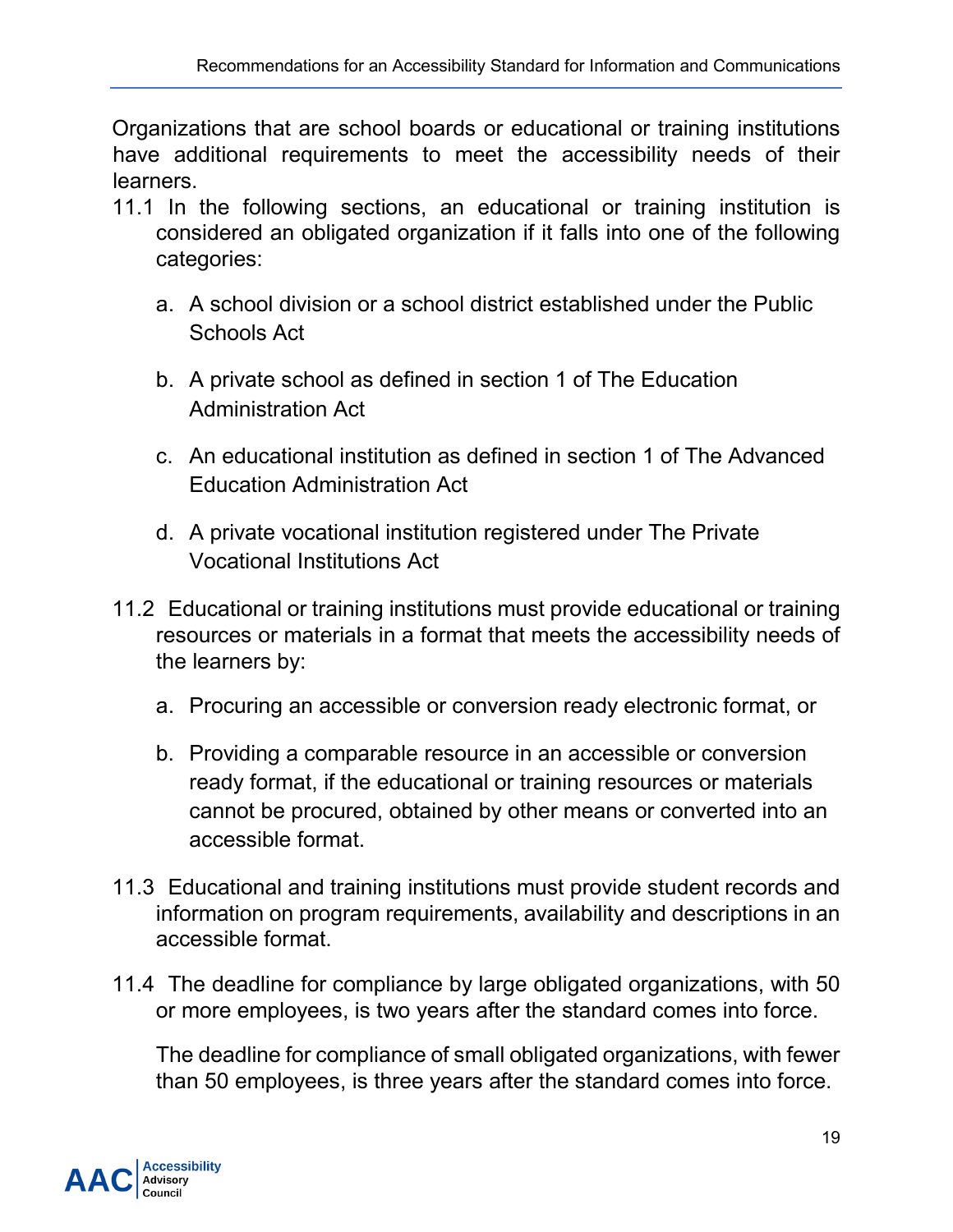### <span id="page-20-0"></span>**12. Training to Educators**

School boards or educational or training institutions must provide educators with accessibility awareness training related to accessible program or course delivery and instruction.

- 12.1 Obligated organizations must keep a record of the training provided under this section, including the dates on which the training is provided and the number of individuals to whom it is provided.
- 12.2 The deadline for compliance of large obligated organizations, with 50 or more employees, is two years after the standard comes into force.

The deadline for compliance of small obligated organizations, with fewer than 50 employees, is three years after the standard comes into force.

#### <span id="page-20-1"></span>**13. Producers of Educational or Training Material**

Manitoba producers of educational or training textbooks for educational or training institutions must make these accessible upon request.

- 13.1 Every obligated organization that is a producer of print-based educational or training supplementary learning resources for educational or training institutions shall, upon request, make accessible or conversion ready versions of the printed materials available to the institutions.
- 13.2 The deadline to make conversion ready versions of textbooks available is two years after the standard comes into force.

The deadline to make conversion ready versions of printed materials that are educational or training supplementary learning resources is three years after the standard comes into force.

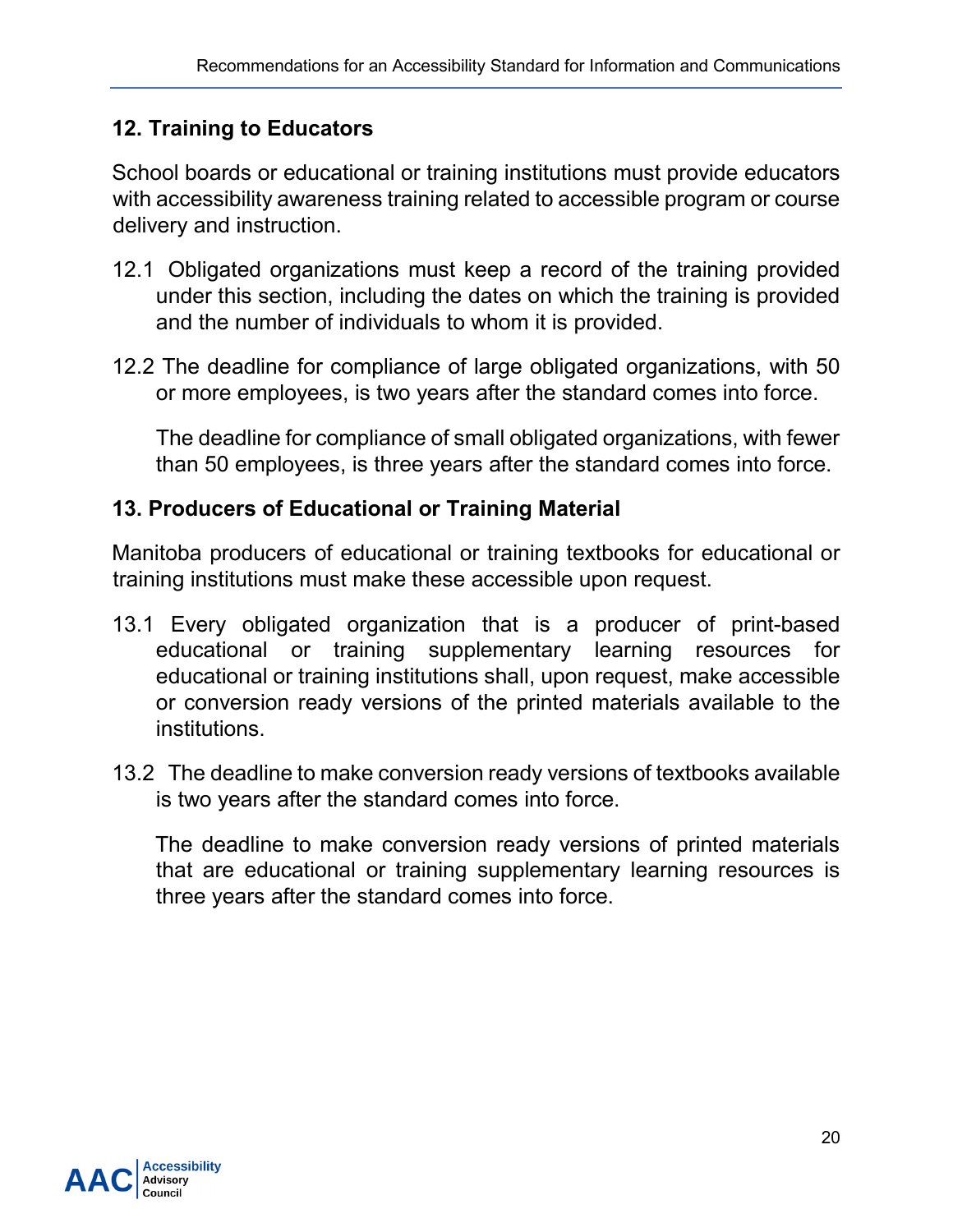#### <span id="page-21-0"></span>**14. Libraries of Educational and Training Institutions**

Libraries of educational and training institutions that are obligated organizations must provide, procure or acquire by other means an accessible or conversion ready format or print, digital or multimedia resources or materials for a person with a disability, upon request.

- 14.1 Special collections, archival materials, rare books and donations are exempt from the requirements of section 13.
- 14.2 The deadline to make accessible formats of print-based resources or materials available is two years after the standard comes into force, and the deadline to make accessible formats of digital or multi-media resources or materials available is three years after the standard comes into force.

#### <span id="page-21-1"></span>**15. Public Libraries**

The Public Libraries Act requires Manitoba's library boards to provide access to, or arrange for access to, accessible materials where they exist. Manitoba's inter-library loan system is designed to allow users to access collections from libraries throughout the province.

- 15.1 For the purposes of section 14, a library board, as defined in The Public Libraries Act, is an obligated organization.
- 15.2 In the context of this requirement, "accessible materials" include all works of literary, musical, artistic, dramatic nature, in accessible formats such as, but not limited to, print, electronic, video, DVD, audio, Braille, etc.
- 15.3 Every library board must provide access to or arrange for the provision of access to accessible materials where they exist.
- 15.4 When procuring new library materials, library boards are required to consider the accessibility needs of their users.
- 15.5 Library boards shall make information about the availability of accessible materials publicly available and must provide the information